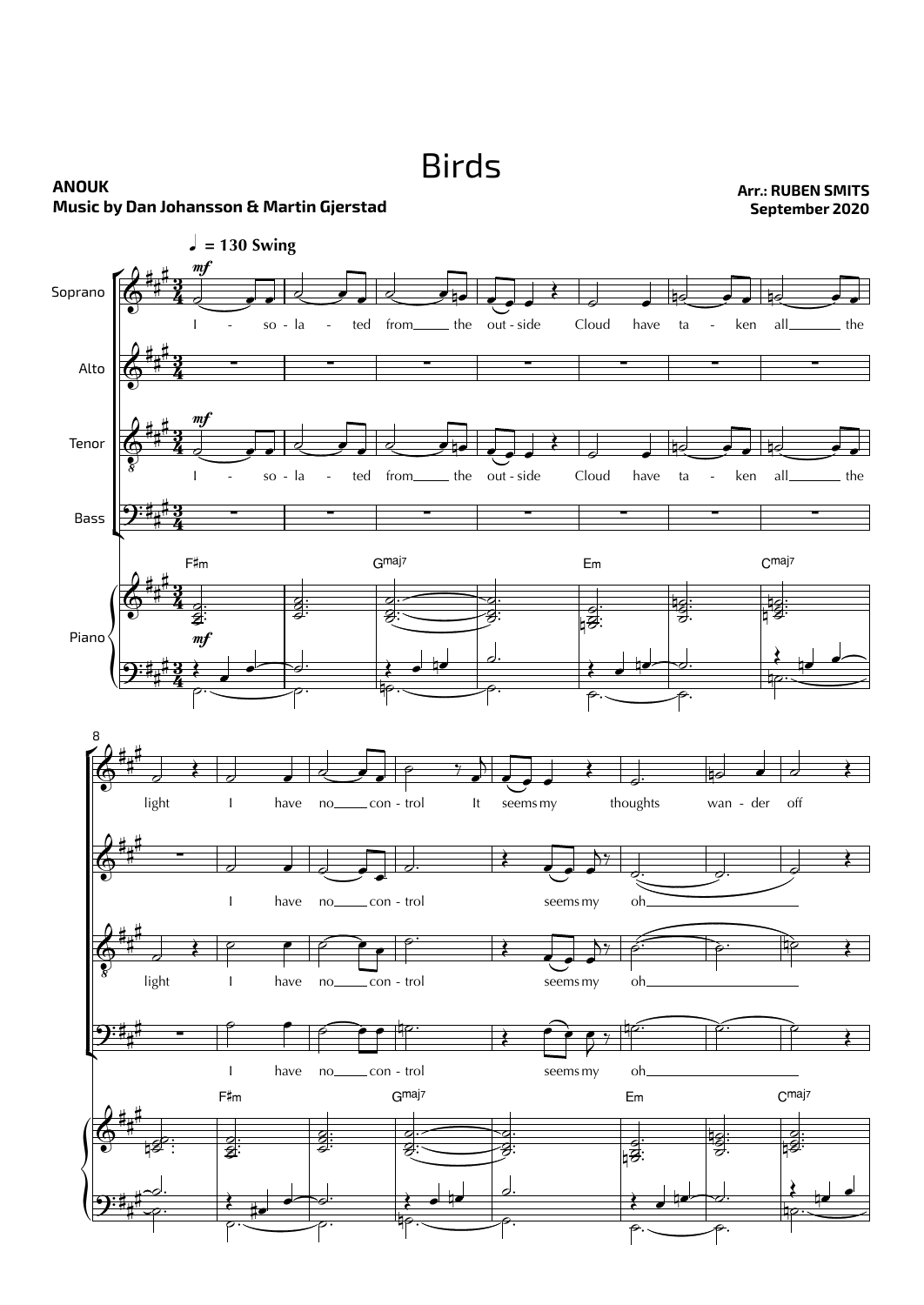



 $\overline{2}$